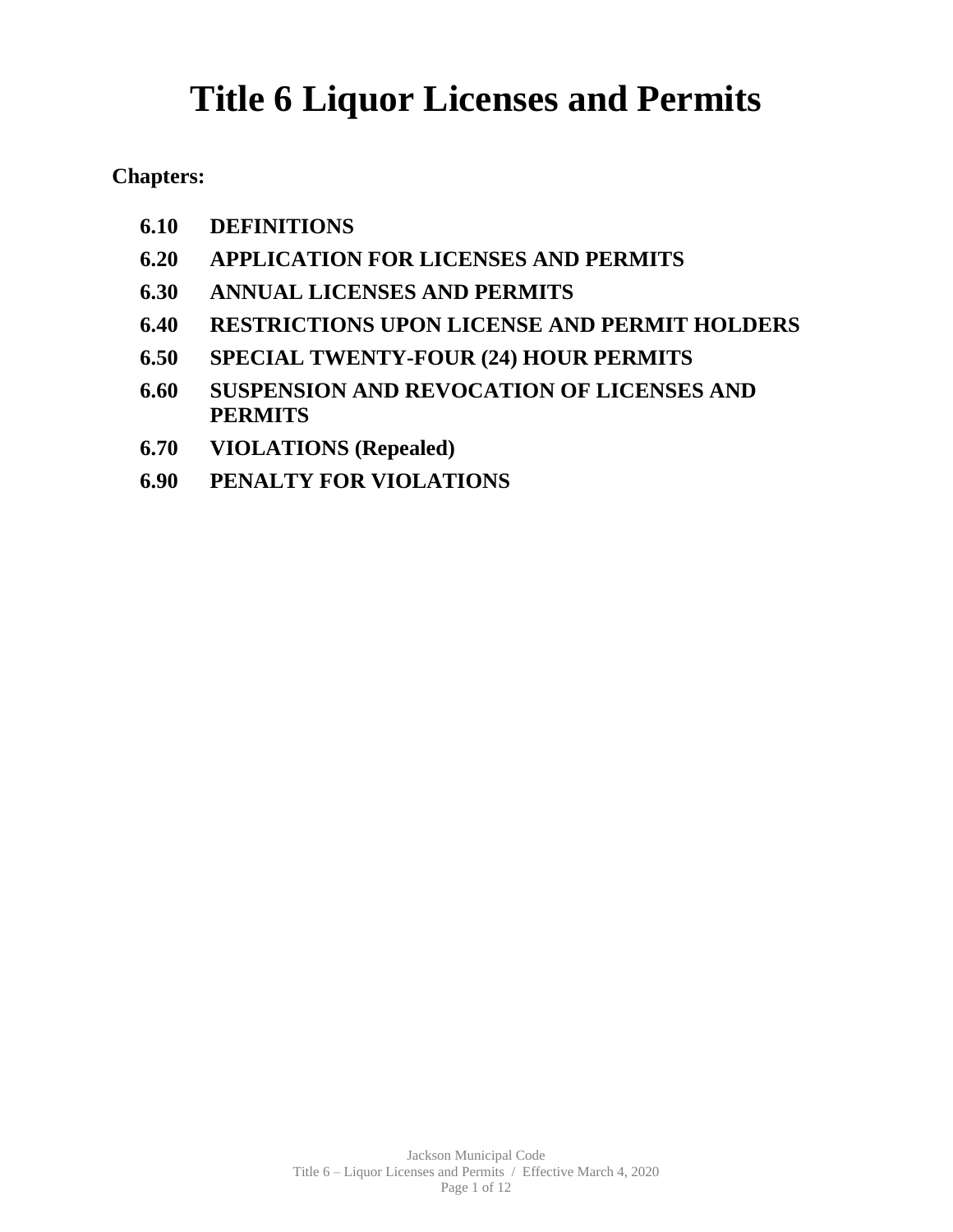# **Chapter 6.10 DEFINITIONS**

**Sections:**

**6.10.010 Definitions.**

## **6.10.010 Definitions.**

As used in this Title.

- A. **Alcohol Server Staff** means all persons employed at any business operating under a liquor license engaged in the selling or serving of alcoholic liquor and/or malt beverages, or the managers thereof.
- B. **Hotel** means a building kept, used, maintained, advertised, and/or held out to the public to be a place where sleeping accommodations are offered for pay to transient guests. Such sleeping accommodations shall be in the same building and such sleeping accommodations shall be so equipped and serviced that the Town Council shall be satisfied that the chief source of revenue to be derived from the operation of the hotel shall be from sleeping accommodations and not from the sale of alcoholic or malt beverages. No cottage, tourist camp, or rooming house shall be considered a hotel.
- C. **Licensee** means a person holding any permit or license in accordance with this Title or Wyo. Stat. Ann. Title 12.
- D. **Restaurant** means space in a building maintained, advertised, and/or held out to the public as a place where individually-priced meals are prepared and served primarily for onpremises consumption and where the primary source of revenue from the operation is from the sale of food and not from the sale of alcoholic or malt beverages. The building shall have a dining room or rooms, a kitchen, and the number and kinds of employees necessary for the preparing, cooking, and serving of meals in order to satisfy the licensing authority that the space is intended for use as a full-service restaurant.
	- 1. **Full-service restaurant** means a restaurant at which waiters and waitresses deliver food and drink offered from a printed food menu to patrons at tables or booths.
	- 2. Food menu shall contain a minimum of five (5) qualifying selections. The service of only fry orders or such food and victuals as sandwiches, hamburgers or salads shall not be deemed a restaurant for the purposes of this section.
	- 3. Kitchen shall be an area with cooking appliances required to prepare plated meals.
	- 4. Dispensing Room means an enclosed and partitioned space within a restaurant large enough for a person to enter, but not a cabinet. Wall partitions may contain cut-out windows and doorways, but partitions shall extend from floor to ceiling.

(Ord. 1245 § 1, 2020; Ord. 1185 § 1, 2017; Ord. 998 § 1, 2011; Ord. 853 § 3, 2007; Ord. 389 § 1, 1989; Ord. 90 § 1, 1965.)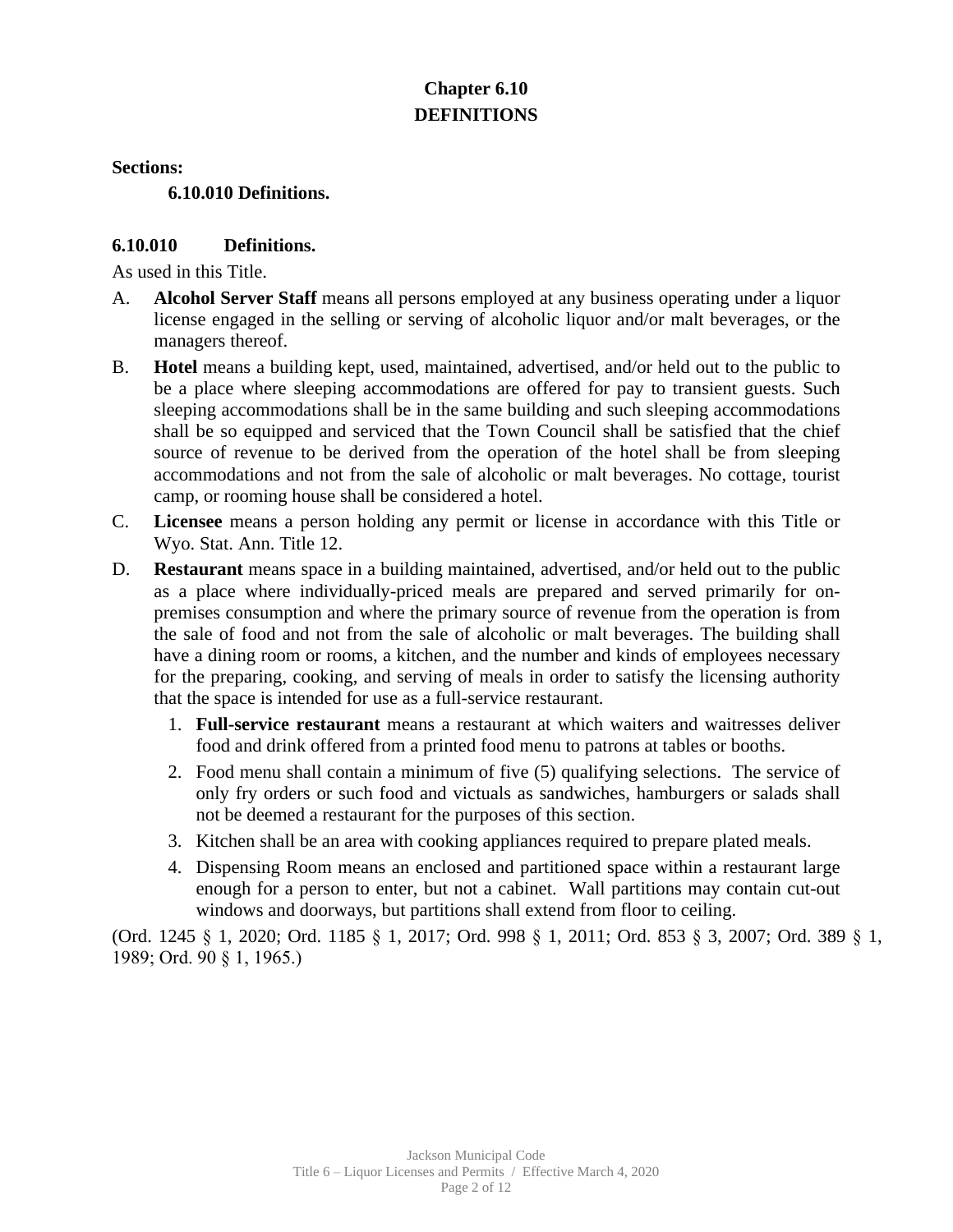# **Chapter 6.20 APPLICATION FOR LICENSES AND PERMITS**

**Sections:**

**6.20.003 State Laws Applicable. 6.20.006 Application Form and Fees. 6.20.010 Affidavit and of Authorization and Understanding. 6.20.012 Plan of Operations. 6.20.015 Affidavit of Understanding.** (Repealed. Ord. 1185 § 1, 2017) **6.20.020 Notice publication--Protests.** (Repealed. Ord. 1245 § 1, 2020) **6.30.030 Term - Exception.** (Repealed. Ord. 1245 § 1, 2020)

## **6.20.003 State Laws Applicable.**

All licenses issued pursuant to this Title, and all use, possession, sales, and purchases of alcoholic beverages shall be subject to all requirements, regulations, and limitations prescribed by Wyo. Stat. Ann. title 12 and are adopted by reference, except as is otherwise expressly set forth in this Title. If this Title is silent, then state statute is applicable. If there is a conflict between the state statute and this Title, then the stricter will apply.

## **6.20.006 Application Form and Fees.**

- A. A person desiring any liquor license under this Title shall apply to the Town Clerk on forms prepared by the Attorney General of the State of Wyoming, as and in accordance with the statute of the State of Wyoming.
- B. The Town, upon application, state certification, and public hearing, may issue a liquor license or permit pursuant to this Title and Wyo. Stat. Ann. title 12.
- C. The fee paid annually for each license is as follows, which fees may be amended by ordinance of the Town Council; however, in no case shall the sum be greater than the amount authorized by applicable Wyoming Statutes. No application will be processed, nor any licenses issued, until payment in full has been made.
	- 1. Retail Liquor License: \$1,500.00
	- 2. Limited Retail (Club) Liquor License: \$500.00
	- 3. Resort Liquor License: \$3,000.00
	- 4. Restaurant Liquor License: \$1,500.00
	- 5. Bar and Grill Liquor License: \$1,500.00
	- 6. Microbrewery Permit: \$500.00
	- 7. Winery Permit: \$500.00
	- 8. Satellite Winery Permit: \$100.00
- D. The fee to be paid for each twenty-four (24) hour permit is as follows, which fees may be amended by ordinance of the Town Council; however, in no case shall the sum be greater than the amount authorized by applicable Wyoming Statutes. No permit will be issued until payment in full has been made.
	- 1. Catering Permit: \$20.00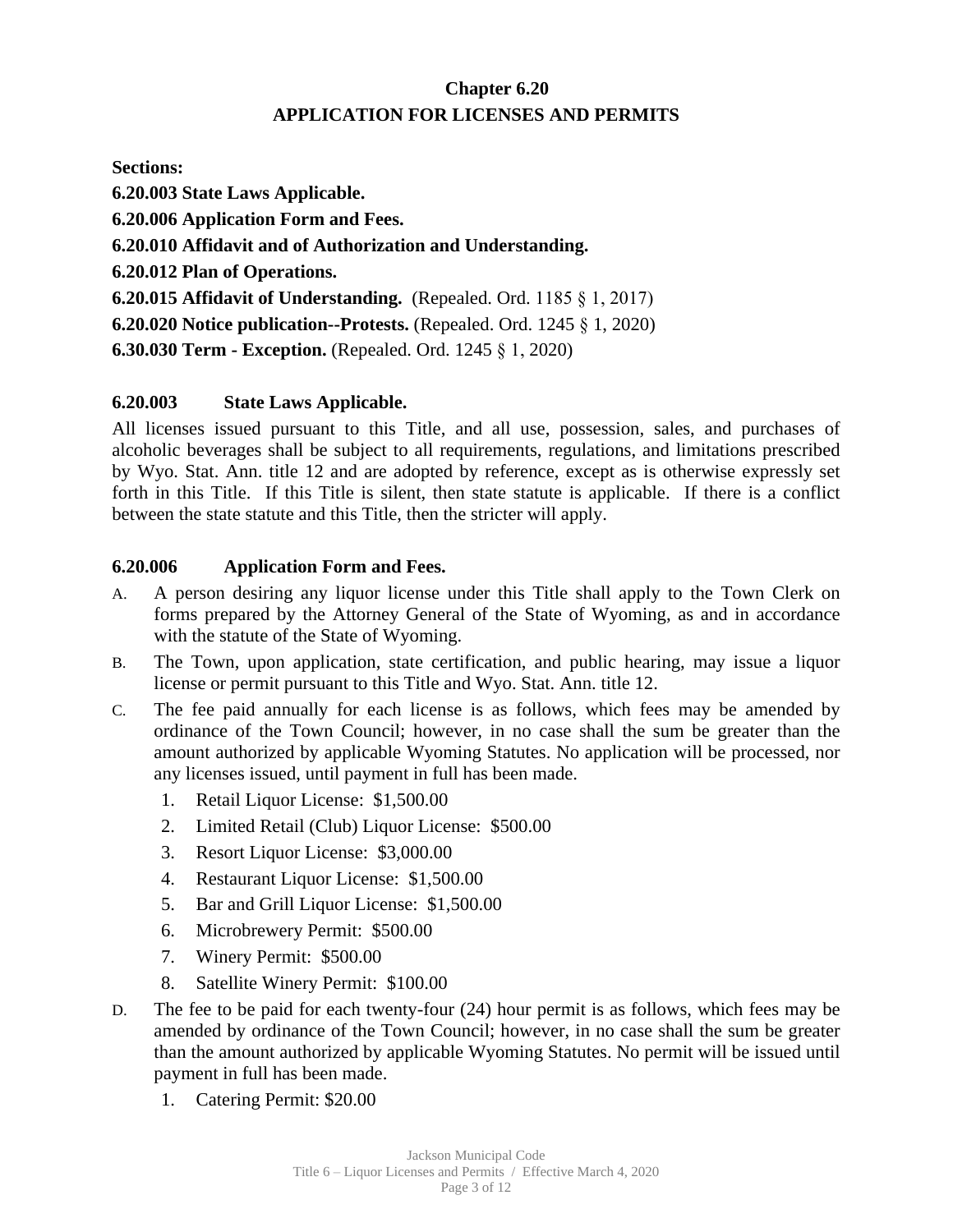- 2. Malt Beverage Permit: \$50.00
- 3. Manufacturer's Off-Premises Permit: \$50.00

## **6.20.010 Affidavit of Authorization and Understanding.**

- A. All persons filing applications for new licenses and permits, renewals for the same, or for transfer of ownership or location, unless otherwise noted in this Title, shall submit a signed Affidavit of Authorization and Understanding form as provided by the Town Clerk.
- B. The applicant understands that it shall be the duty of the applicant to seek any additional required reviews, authorizations, permits, and approvals from any Town or County department or elected bodies.
- C. Each application submitted is affirmed as being true and correct to the best of the applicant's knowledge. The applicant understands that information provided in the application packet may be investigated for accuracy.
- D. Procedures for reviewing applications will be established by the Town Clerk, Chief of Police and Risk Manager.

#### **6.20.012 Plan of Operations.**

- A. All new and transfer applications must include a written Plan of Operations, which at a minimum sets forth:
	- 1. The nature of the business and how the premises will be operated.
	- 2. The type(s) of alcoholic beverages available to customers.
	- 3. The process customers will follow to order alcohol and how employees will pour and deliver alcoholic and malt beverages to customers.
	- 4. The plan for outdoor service of food and/or alcoholic and malt beverages, if applicable.
- B. Licensees must provide the Town Clerk a revised Plan of Operations anytime a Licensee changes the Plan of Operation.

(Ord. 1245 § 1, 2020; Ord. 1185 § 1, 2017; Ord. 969 § 1, 2010; Ord. 853 § 4, 2007.)

## **6.20.015 Affidavit of Understanding.** Repealed.

(Ord.1185 § 1, 2017; Ord. 969 § 1, 2010.)

- **6.20.020 Notice publication--Protests.** Repealed.
- **6.20.030 Term Exception.** Repealed.

(Ord. 1245 § 1, 2020; Ord. 1185 § 1, 2017; Ord. 1076 § 1, 2014; Ord. 853 § 4, 2007; Ord. 90 § 6, 1965.)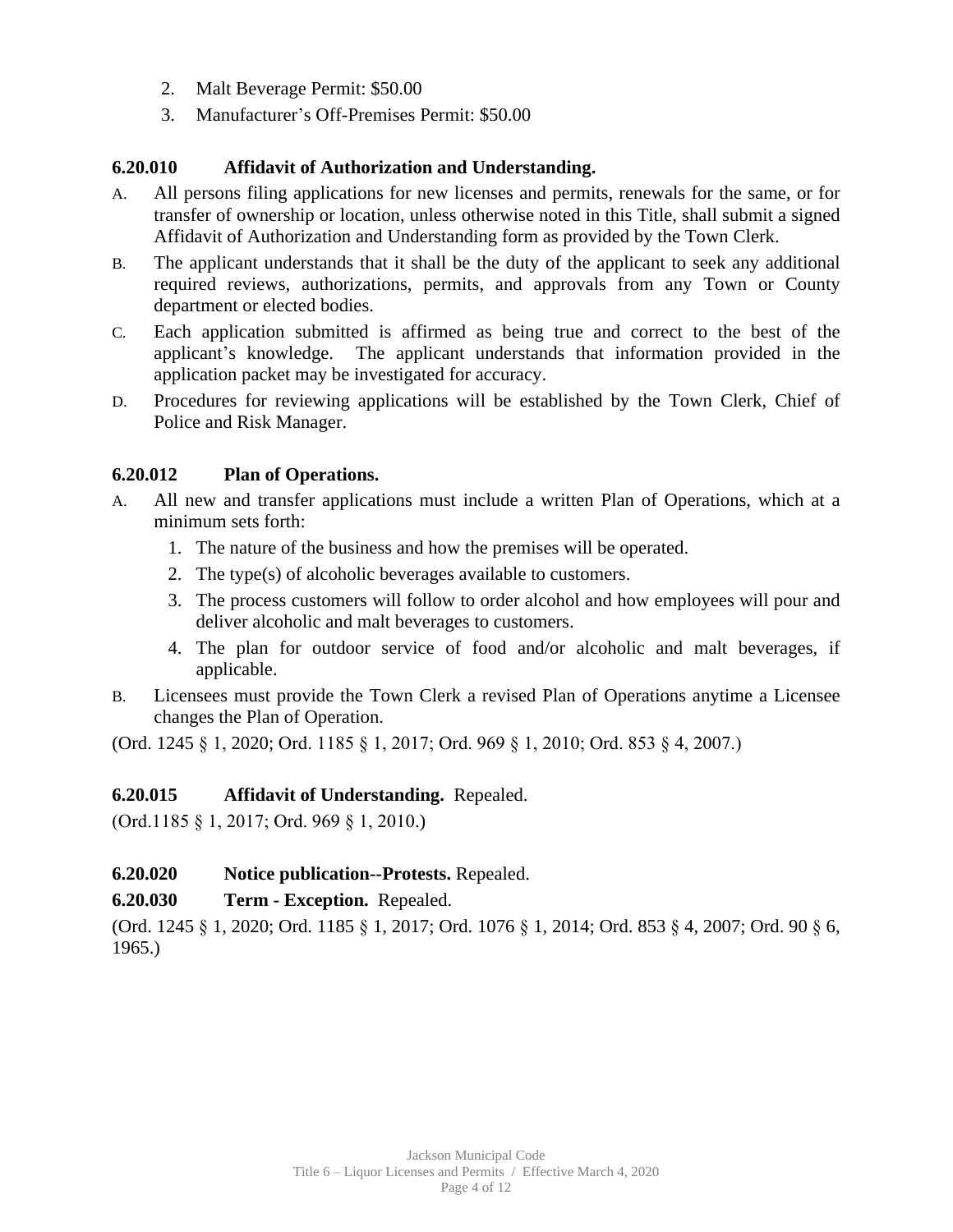# **Chapter 6.30 ANNUAL LICENSES AND PERMITS**

**Sections:**

**6.30.010 Retail Liquor Licenses.**

**6.30.020 Restaurant Liquor Licenses.**

**6.30.030 Bar & Grill Liquor Licenses.** (Repealed. Ord. 1245 § 1, 2020)

- **6.30.040 Microbrewery Permits, Authorization, and Application.** (Repealed. Ord. 1245 § 1, 2020)
- **6.30.050 Satellite Winery Permits, Application.** (Repealed. Ord. 1245 § 1, 2020)
- **6.30.060 Satellite Manufacturer's Permits, Authorization, and Application.** (Repealed. Ord. 1245 § 1, 2020)

# **6.30.010 Retail Liquor Licenses.**

Establishments holding a Retail Liquor License which operate primarily for sales for off-premise consumption (i.e. a grocery store) shall maintain a separate area for alcoholic or malt beverages that shall restrict entry to persons over the age of twenty-one (21) years of age.

# **6.30.020 Restaurant Liquor Licenses.**

A Restaurant Liquor Licensee shall not promote the restaurant as a bar or lounge, nor shall the Licensee compete with a Retail Liquor Licensee in activities other than dining functions.

A Restaurant Liquor License does not allow:

- 1. Providing liquor service at dances, receptions, or other social gatherings.
- 2. Advertising as a bar or saloon in publications or signage.
- 3. Having a separate name for any room or area that denotes the availability of alcoholic or malt beverages.
- 4. Advertising special prices or promotions for sale of alcoholic beverages separate from meals, i.e. a "happy hour," unless the special price or promotion includes a qualifying restaurant meal.
- 5. Selling alcoholic or malt beverages to customers seated at a bar or counter unless they have been given a printed food menu.
- 6. Collecting a "cover charge" that includes the cost of any entertainment, live or television, unless such cover charge is part of and not separated from a package price which includes payment for a qualifying restaurant meal.

(Ord. 1245 § 1, 2020; Ord. 569 § 1, 1996; Ord. 605 § 1, 1997; Ord. 504 § 7, 1995; Ord. 503 § 3, 1995: Ord. 388 § 1, 1989Ord. 90A § 2, 1973; Ord. 90 § 3, 1965.)

- **6.30.030 Bar & Grill Liquor Licenses.** Repealed.
- **6.30.040 Microbrewery Permits, Authorization and Application.** Repealed.
- **6.30.050 Satellite Winery Permits, Application.** Repealed.
- **6.30.060 Satellite Manufacturer's Permits, Authorization and Application.** Repealed.

(Ord. 1245 § 1, 2020; Ord. 1185 § 1, 2017; Ord. 1069 § 1, 2014; Ord. 853 § 5, 2007; Ord. 828 § 1, 2006; Ord. 723 § 1, 2003; Ord. 456 § 1, 1993.)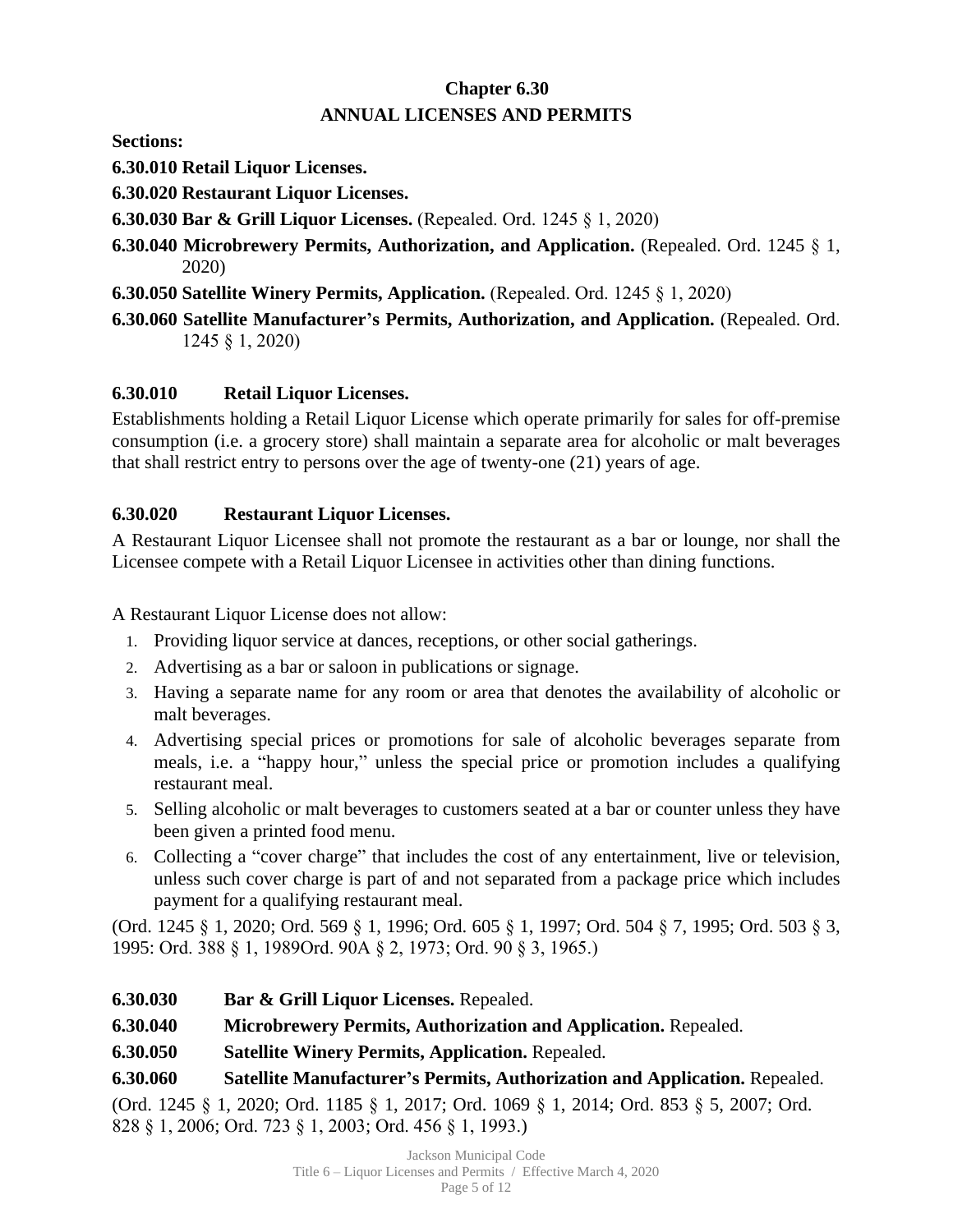# **Chapter 6.40 RESTRICTIONS UPON LICENSE AND PERMIT HOLDERS**

**Sections:**

**6.40.010 License: Transfer, Renewal.** (Repealed. Ord. 1245 § 1, 2020)

**6.40.020 License: Contents, Signing, Attestation, and Display.** (Repealed. Ord. 1245 § 1, 2020)

**6.40.030 Hours of Sale: Unlawful Acts Designated.**

**6.40.040 Place of Sale: Location, Regulation, and Restrictions.**

**6.40.045 Off-Premises Open Container Sales.**

**6.40.050 Places for Consumption or Possession in Open Containers Prohibited.**

**6.40.055 Alcohol Server Staff Training Required.**

**6.40.060 Minor, Habitual, and Common Drunkards and Incompetent: Restrictions.**

**6.40.010 License: Transfer, Renewal.** Repealed.

**6.40.020 License: Contents, Signing, Attestation, and Display.** Repealed.

(Ord. 1245 § 1, 2020; Ord. 1185 § 1, 2017; Ord.960 § 1, 2010; Ord. 853 § 6, 2007; Ord. 90 §6 §12, 1965.)

#### **6.40.030 Hours of Sale: Unlawful Acts Designated.**

- A. All persons licensed under this Title shall close the dispensing room and cease the sale of both alcoholic and malt liquors promptly at the hour of two (2) a.m. each day and keep the same closed until six (6) a.m. the same day.
- B. The Town Council may designate the dates during any city or county fairs, rodeos, pageants, jubilees or similar public gatherings when all Licensees may operate without restriction as to closing hours. Such unrestricted operation shall not exceed a total of four (4) full days in any one (1) calendar year.
- C. It is unlawful for any owner, manager or employee of any business licensed under this Title, except clubs holding a Limited Retail License, to allow anyone other than an employee of the licensed business or organization to be or remain in the licensed room, or building, from and after thirty minutes (30) after the time designated by statute or ordinance for closing of the dispensing room and ceasing the sale of both alcoholic and malt liquors; provided, that in cases of food service operations for which an additional dispensing room license has been obtained pursuant to this Title, the food service facilities may remain open to the public, but it shall be unlawful to allow the consumption of alcoholic beverages therein from and after thirty (30) minutes after the time established by statute or ordinance for the closing of the dispensing room and the ceasing of sale of alcoholic and malt liquors.
- D. It is unlawful for any Licensee or servant, agent, or employee thereof to permit any person under the age of twenty-one (21) years to enter or remain in a licensed building, or an establishment that is primarily for off-premise sales of alcoholic liquor or malt beverages unless subject to an exemption under W.S. § 12-6-101 *et. seq.*, as amended.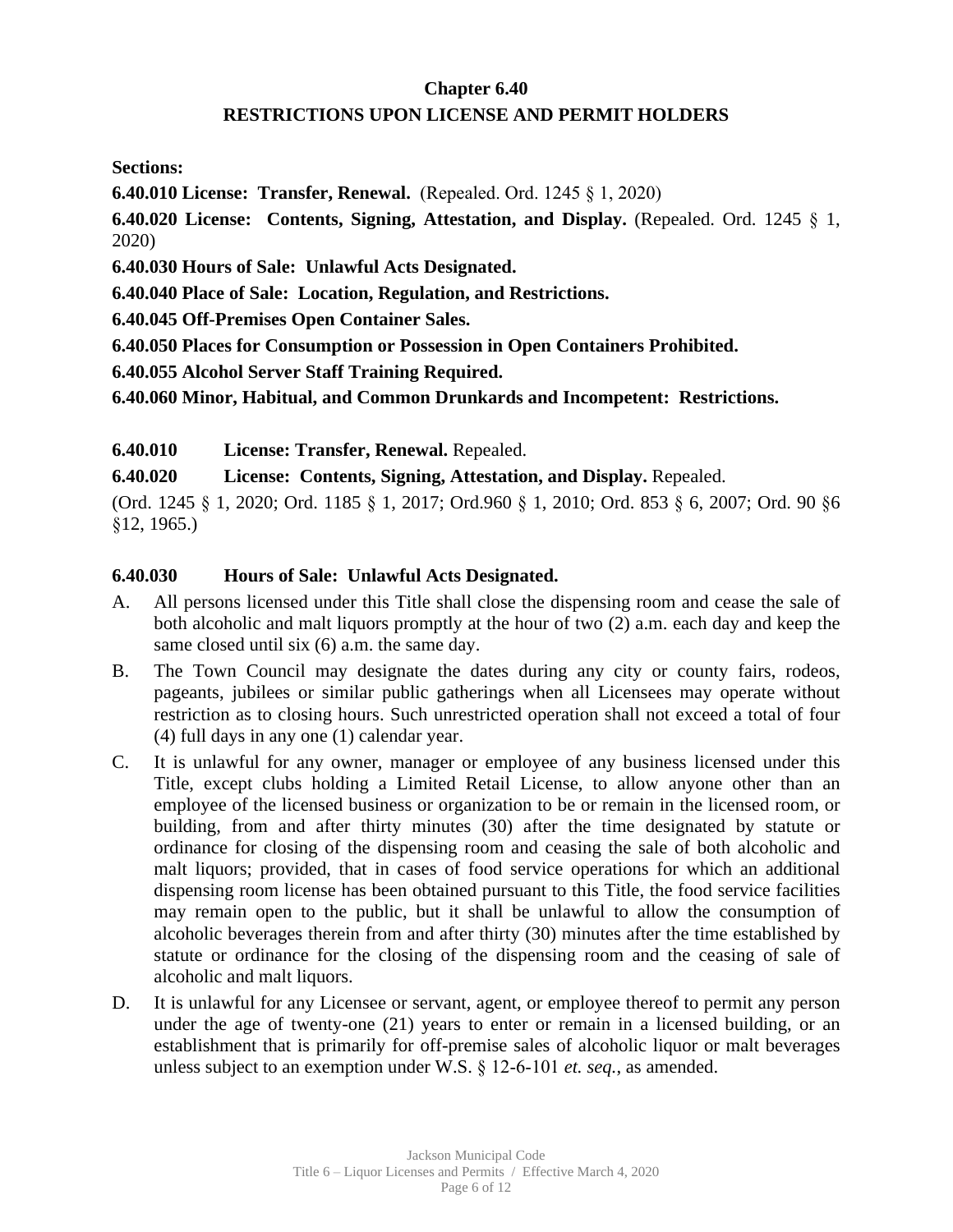## **6.40.040 Place of Sale: Location, Regulation, and Restrictions.**

The place in which alcoholic and malt beverages are sold under a Retail Liquor License shall be located in the Licensed Building for which the license is approved and issued. Alcoholic beverages may only be served in the Licensed Building and in an immediately adjacent fenced or enclosed area as approved by the Licensing Authority. The adjacent area shall not be located in another building. The Licensing Authority which issued the license shall as often as may be deemed necessary inspect the Licensed Building and adjoining areas where alcoholic beverages are served to determine compliance with sanitation, fire hazard, local permitting, and other applicable laws.

## **6.40.045 Off-Premises Open Container Sales.**

A. Retail Liquor and Microbrewery Licensees selling alcoholic beverages that are not in the original package or are in reused original packages for off-premise consumption (sloshies, growlers and the like), shall seal the container in a fashion so that it is obvious when the seal is broken, and so that it is not possible to consume any of the beverage as long as the seal is in place.

The Licensee shall use any of the following approved methods to seal the container, or in a manner previously approved in writing by the Chief of Police, or designee:

- 1. A shrinkable band, or shrinkable film, covering the lid and neck of the container; or
- 2. A "milk" jug or glass jug with a Tamper Evident Seal; or
- 3. An aluminum can sealed by a seaming machine; or
- 4. A solid length of a Tamper Evident Seal that is placed over the lid, covering any opening(s) in the lid, and down at least two sides of the container.
	- a. Tamper Evident Seal is defined as a distinct tape or sealing device designed to provide visible evidence if the opening of a container has been interfered with.
- B. Every Licensee selling alcoholic beverages as identified in subsection A above shall post a sign visible to patrons stating "State Law Prohibits Open Alcoholic Containers in Motor Vehicles W.S. § 31-5-235."

#### **6.40.050 Places for Consumption; Places Open Containers are Prohibited.**

- A. No alcoholic or malt beverage shall be consumed or carried by any person in open containers of any type on any street, sidewalk or curb or any other public property whatsoever within the Town of Jackson, except in Town of Jackson parks maintained by Jackson/Teton County Parks & Recreation, athletic fields, and the rodeo grounds.
- B. No alcoholic or malt beverages shall be consumed or carried by any person in open containers of any type within:
	- 1. The grandstands, or adjacent to, or on any baseball field during any game sanctioned by Little League Baseball Incorporated; or
	- 2. The Town Square which is bounded by East Broadway Street, North Cache Street, East Deloney Street, and North Center Street.

#### **6.40.055 Alcohol Server Staff Training Required.**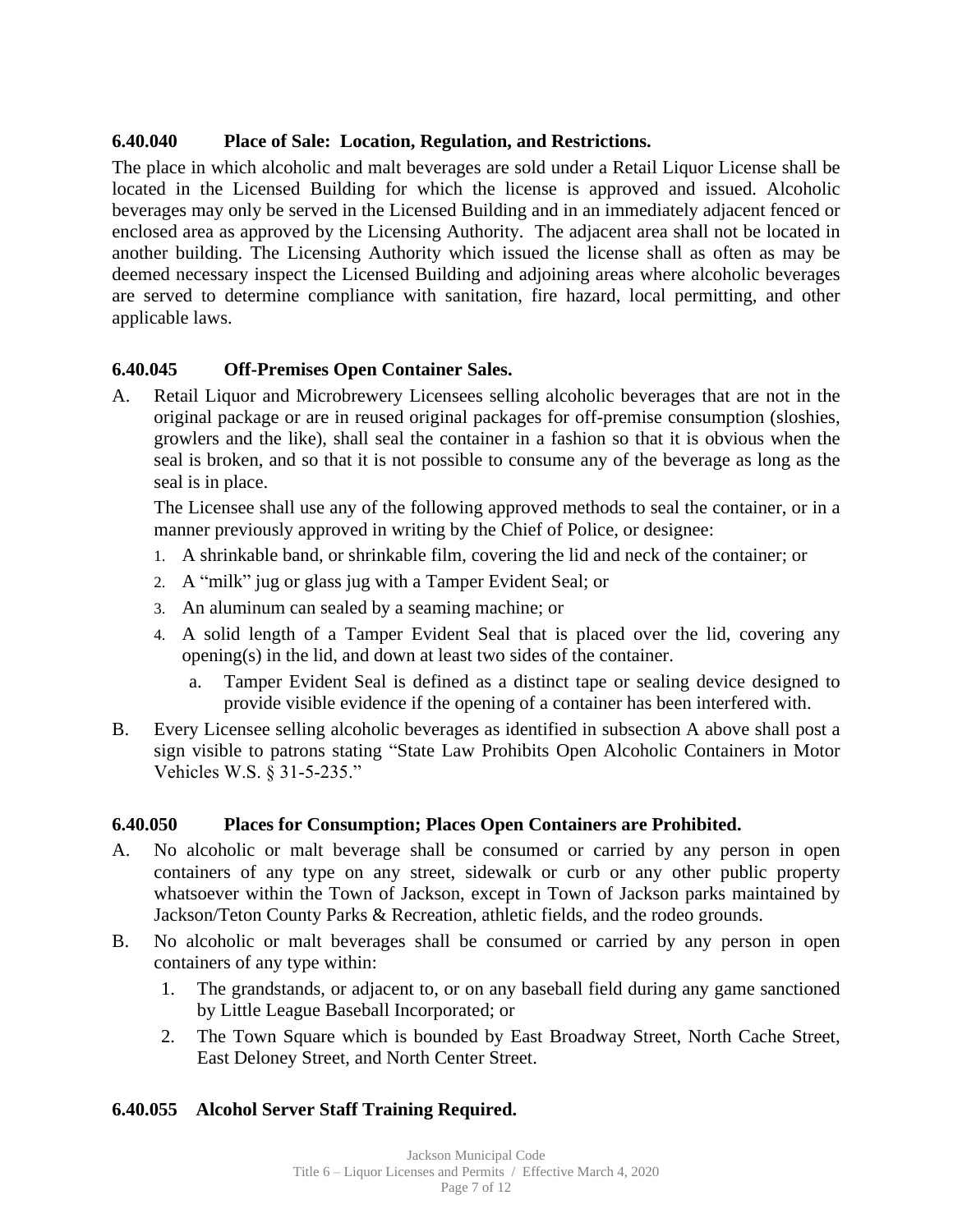- A. Alcohol Server Staff as defined in § 6.10.010, shall successfully complete an alcohol server education course compliant with Wyo. Stat. Ann. title 12-2-402 within forty-five (45) days of their date of hire, or the effective date of this rule, whichever is later.
- B. The alcohol server education course must be one of the courses approved by the Wyoming Liquor Division or Jackson Police Department. The Alcohol Server Training Certification shall be valid for three (3) years and recertification must occur prior to expiration. Each Alcohol Server Staff's certificate must be on file with their employer.
- C. Every Licensee shall maintain a training record for their Alcohol Server Staff. The record shall include their date of hire and proof of current Alcohol Server Training Certification as required by this Section. Training records for current Alcohol Server Staff will be made available for inspection by law enforcement officers or officials of the Town of Jackson at any time that the licensed establishment is open, or by appointment.
- D. The Licensee and/or manager of the establishment may be cited for a violation of this Section and the citation may be in addition to other penalties set forth in Wyo. Stat. Ann. title 12 or the Jackson Municipal Code.

## **6.40.060 Overserving of Alcoholic Beverages, Minors: Restrictions.**

A. It is a violation of the liquor license issued under this Title for a licensee and/or any agent or employee thereof, to sell, furnish, give, or deliver, or cause to be sold, furnished, given, or delivered alcoholic or malt beverages to any excessively intoxicated person. This violation is in addition to and not in lieu of any other criminal penalties under the Jackson Municipal Code and Wyoming State Statutes that may accrue for unlawful alcohol service.

For purposes of this section, "excessively intoxicated" means intoxicated to the extent that a person's mental and/or physical faculties are severely impaired; the impairment(s) would be obvious to a reasonable person, and the impairment is shown by any or all of the following: severe uncoordinated physical action, or severe diminished mental capacity, or severe physical or mental dysfunction.

B. It is unlawful for any person under the age of twenty-one (21) years to be in, or attempt to be in, or remain in any place where intoxicating or malt liquors are sold or dispensed, or for any person to falsify any identification or use any false identification in order to be or remain in such place of business or to obtain intoxicating liquor or malt beverages unless an exemption stated under Wyo. Stat. Ann. title 12-6-101 is applicable.

(Ord. 1245 § 1, 2020; Ord. 1185 § 1, 2017; Ord. 1072 § 1, 2014; Ord. 1063 § 1, 2014; Ord. 987 § 1, 2011; Ord. 853 § 6, 2007; Ord. 577 § 1, 1997; Ord. 544 § 1, 1996: Ord 516 § 1, 1995; Ord. 375 § 1, 1988; Ord. 227 § 1-2, 1977; Ord. 172 § 1, 1974; Ord. 90A § 1, § 3, 1973; Ord. 90 § 8, § 9, § 13, 1965.)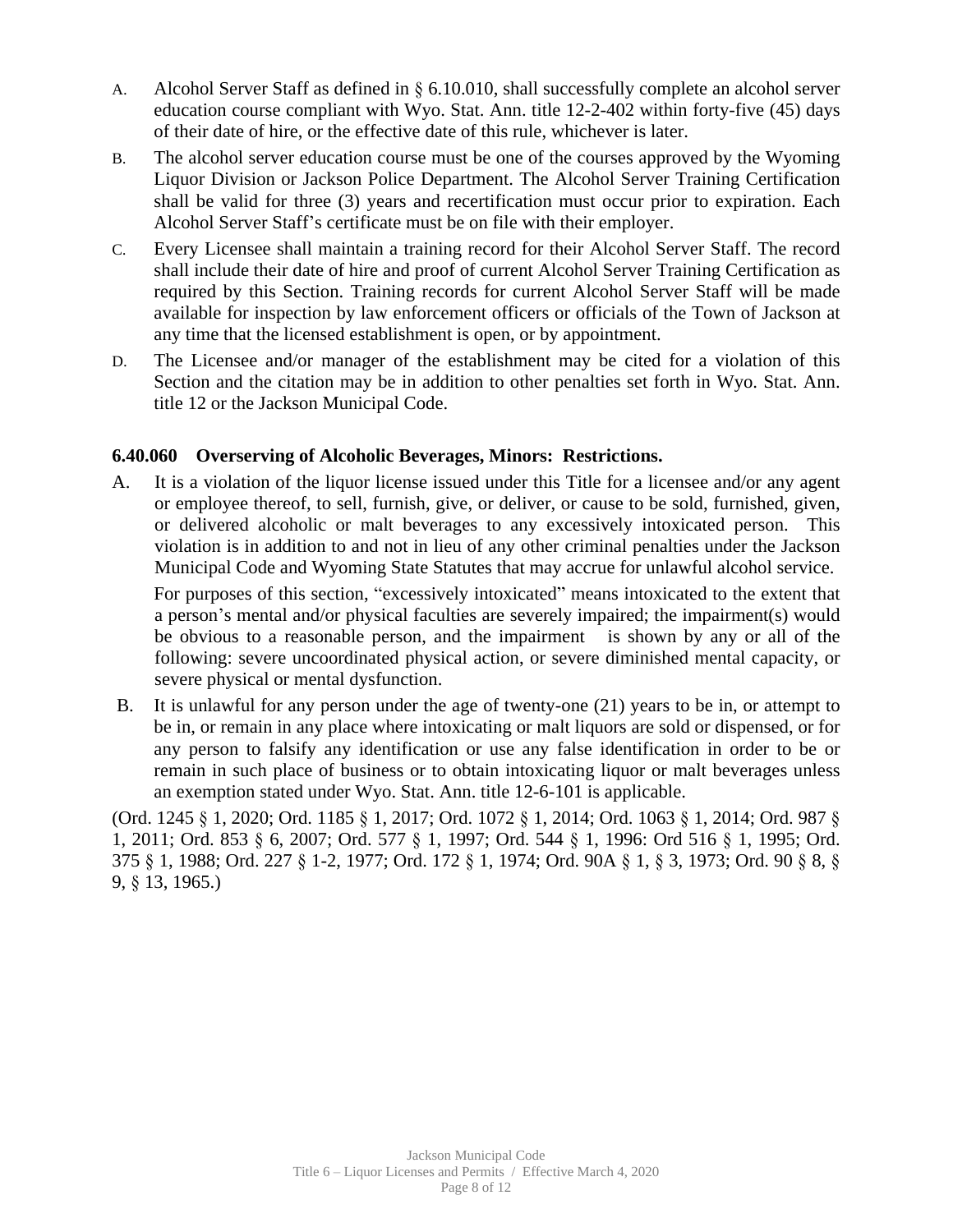# **Chapter 6.50 SPECIAL TWENTY-FOUR (24) HOUR PERMITS**

# **Sections: 6.50.010 Catering Permits. 6.50.020 Malt Beverage Permits.**

## **6.50.010 Catering Permits.**

It is the duty and obligation of the Resort or Retail Liquor Licensee under which the Catering Permitee is acting to ensure compliance with all State and Town alcohol laws and regulations. Any violations thereof shall be attributed to the Resort or Retail Liquor Licensee.

(Ord. 1245 § 1, 2020; Ord. 1185 § 1, 2017; Ord. 853 § 7, 2007; Ord. 823 §1, 2006; Ord. 714 § 1, 2002.)

## **6.50.020 Malt Beverage Permits.**

Applicants for Malt Beverage Permits will have successfully completed an alcohol server education course approved by the Wyoming Liquor Division or the Jackson Police Department. Proof of current Alcohol Server Training Certification will be required as part of the malt beverage permit application.

(Ord. 1245 § 1, 2020; Ord. 1185 § 1, 2017; Ord. 969 § 2, 2010; Ord. 853 § 7, 2007; Ord. 697 § 1, 2002; Ord. 90 § 4, 1965.)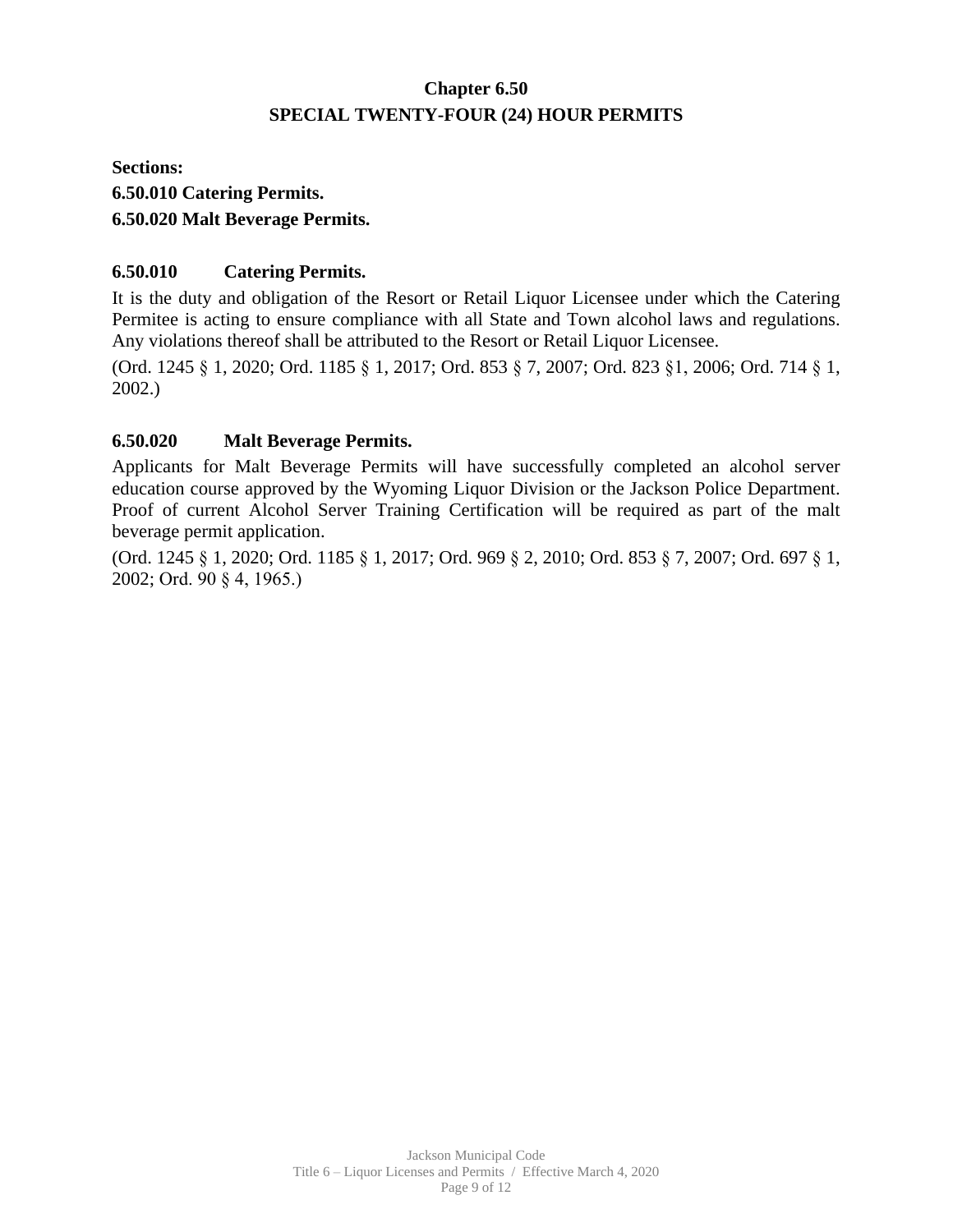# **Chapter 6.60 NONRENEWAL, SUSPENSION, AND REVOCATION OF LICENSES AND PERMITS**

**Sections:**

**6.60.010 Grounds for Denying Renewal of License or Permit. 6.60.020 Grounds for Suspension and/or Revocation.**

## **6.60.010 Grounds for Denying Renewal of License or Permit.**

- A. A license or permit shall not be renewed or transferred if such renewal or transfer violates Wyo. Stat. Ann. title 12 or the Jackson Municipal Code.
- B. The following, whether one (1) or more, may constitute a basis for nonrenewal of a license or permit:
	- 1. Failure of the Licensee to comply with any provision of state liquor law or this Title;
	- 2. Failure of the Licensee to comply with building occupancy limits after being advised of excess occupancy by a law enforcement or any code compliance officer;
	- 3. A pattern of failing to report incidents of illegal acts upon the Licensee's premises which results in injury to persons or property and which the Licensee knew, or should have known about. A "pattern" for purposes of this section is defined as three (3) or more incidents in any twelve (12) month period;
	- 4. Failure of the Licensee to comply with Section 6.40.055 Alcohol Server Staff Training Required;
	- 5. Failure of initial, consecutive, and/or cumulative compliance checks conducted pursuant to Wyo. Stat. Ann. title 12-6-103.
	- 6. Failure to comply with the Plan of Operations set forth in the license application, or as amended.

#### **6.60.020 Grounds for Suspension and/or Revocation.**

- A. The following actions will result in the Town Council suspending a liquor license. These actions may also result in the Town Council initiating revocation proceedings. Revocation proceedings will be in accordance with Wyo. Stat. Ann. title 12-7-201.
	- 1. Failure by a Licensee, or an agent or employee thereof, of three (3) compliance checks conducted pursuant to Wyo. Stat. Ann. title 12-6-103 within a twelve (12) month period. The suspension will be carried out within the current liquor license year and be for ten (10) consecutive calendar days, and/or the Town Council may initiate revocation proceedings.
	- 2. Failure by a Licensee, or an agent or employee thereof, of five (5) compliance checks conducted pursuant to Wyo. Stat. Ann. title 12-6-103 within a twenty-four (24) month period. The suspension will be carried out within the current liquor license year and be for thirty (30) consecutive calendar days, and/or the Town Council may initiate revocation proceedings.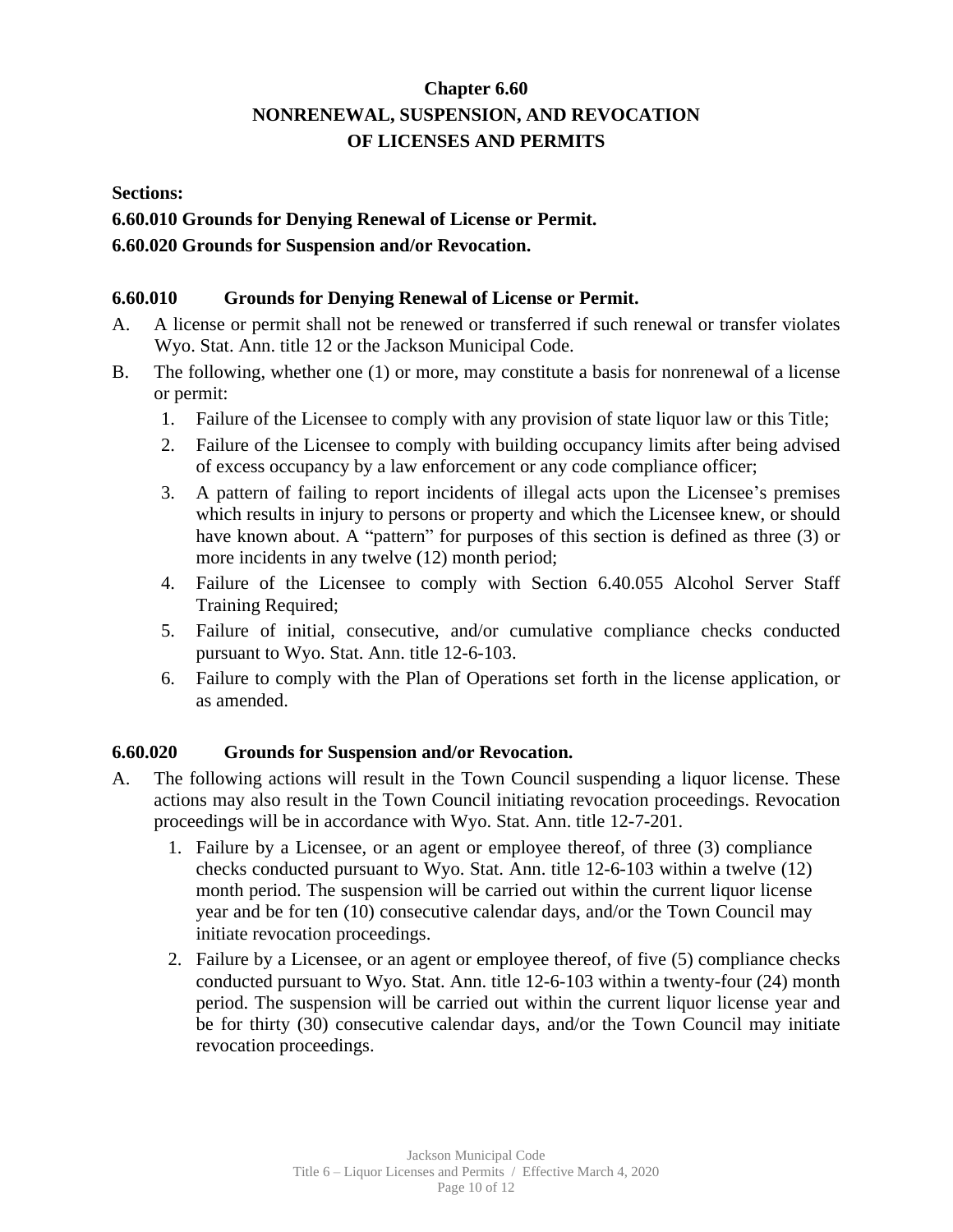- B. The following actions are grounds for the Town Council to consider suspending a liquor license and/or for the Town Council to initiate revocation proceedings. Revocation proceedings will be in accordance with Wyo. Stat. Ann. title 12-7-201.
	- 1. Making materially false statements on or the submission of materially false documents within the State of Wyoming liquor license application and/or the Town of Jackson liquor license application packet. The suspension will be carried out within the current liquor license year and be for thirty (30) consecutive calendar days, and/or the Town Council may initiate revocation proceedings.
	- 2. A pattern of failing to report incidents of excessive drinking and/or disorderly conduct on the licensed premises. The suspension will be carried out within the current liquor license year and be for five (5) consecutive calendar days, and/or the Town Council may initiate revocation proceedings. A "pattern" for purposes of this section is defined as three (3) or more accounts of failing to report incidents in any twelve (12) month period.
	- 3. Three (3) or more substantiated violations of any other provision of Wyo. Stat. Ann. title 12 or the Jackson Municipal Code not identified in this section in any twelve (12) month period. The suspension will be carried out within the current liquor license year and be up to thirty (30) consecutive calendar days, and/or the Town Council may initiate revocation proceedings.
- C. In the event a suspension occurs:
	- 1. The Town Clerk shall send a suspension notice to the Licensee by electronic-mail (delivery receipt) and certified postal mail to the address on file, with copy to the Wyoming Liquor Division and Chief of Police.
	- 2. The Licensee shall either remove all of the alcoholic liquor and malt beverages from the licensed premises or secure the alcoholic liquor or malt beverages in a manner approved in writing by the Chief of Police or designee. The method of securing this inventory shall be approved at least 72-hours before the suspension begins, when a suspension is set to begin on a certain date in the future.
	- 3. The Town Clerk shall post one (1) suspension notice at the licensed premises on or about the first day of the suspension period. The sale, offering to sell, distribution, or traffic of alcoholic liquor or malt beverages is unlawful during the suspension.

(Ord. 1245 § 1, 2020; Ord. 1185 § 1, 2017; Ord. 1173 § 1, 2017; Ord. 853 § 8, 2007.)

# **Chapter 6.70 VIOLATIONS**

**Sections:**

**6.70.010 Violations.** (Repealed. Ord. 1245 § 1, 2020)

## **6.70.010 Violations.** Repealed.

(Ord. 1245 § 1, 2020; Ord. 853 § 9, 2007.)